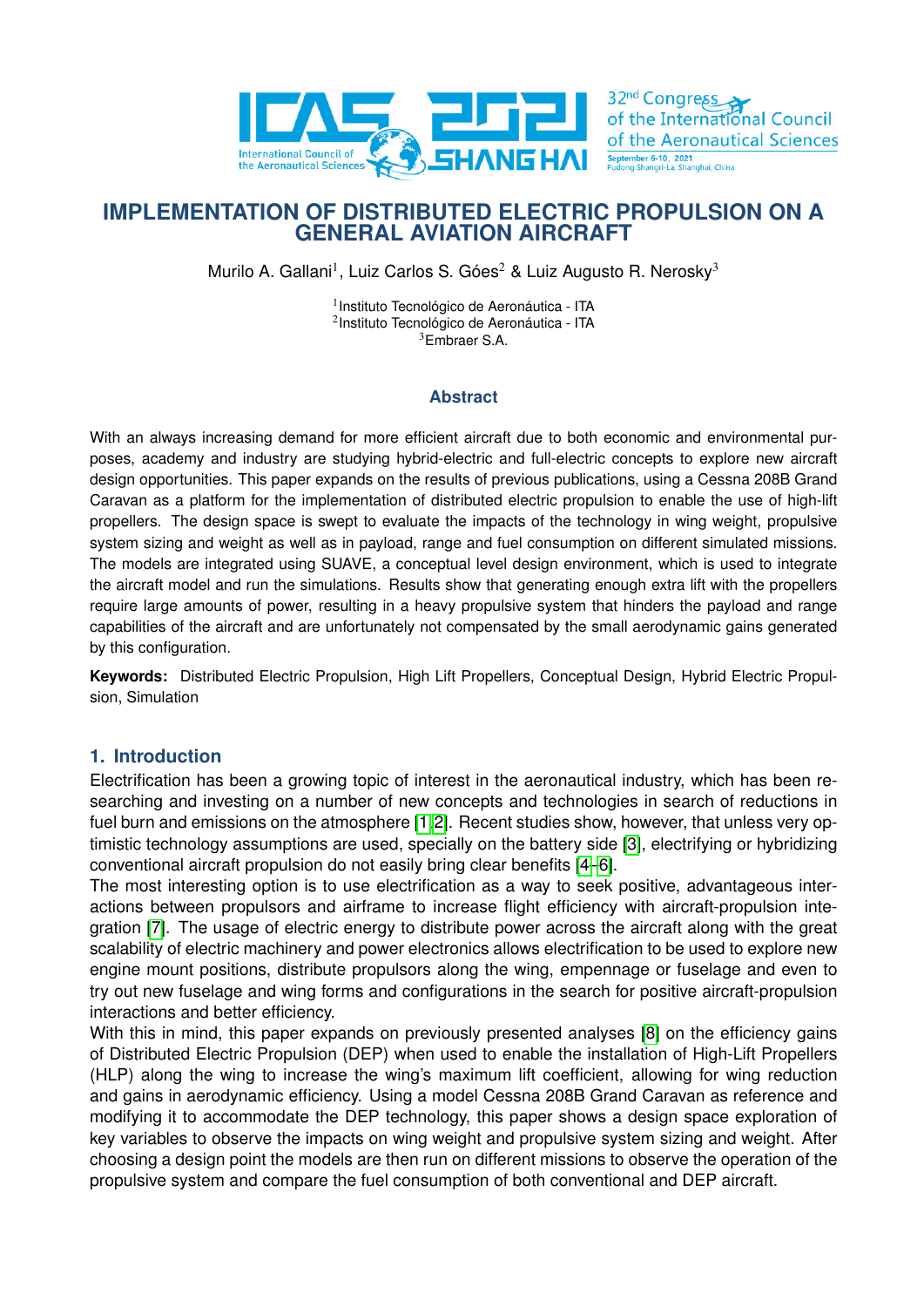### 1.1 Literature review

Distributed Electric Propulsion tries to take advantage of the interaction between propulsors and the airframe in many different ways to bring benefits to the aircraft, one of them being the use of High Lift Propellers which has been explored in many different publications [\[9–](#page-13-7)[13\]](#page-13-8). This concept uses a number of relatively small propellers positioned along a large portion of the leading edge of the wing, using them to accelerate the airflow on the wing increasing the dynamic pressure and generated lift. An example of this concept can be seen in Figure [1.](#page-1-0) Concepts that use this technology usually propose to use the high lift propellers only at low speed flight, complementing the flaps when higher values of lift coefficient are needed, while at higher speed the blades are folded back and thrust is generated by more conventional propellers.

The HLP increases the maximum lift coefficient of the wing which allows the aircraft, when compared to a conventional one, to fulfill stall speed or field length requirements with a smaller wing area and higher wing loading. Publications on this concept propose that this can bring the aircraft to cruise at or near its optimal *CL*, when the aerodynamic efficiency for its drag polar is at it's peak, bringing large overall efficiency gains [\[12,](#page-13-9) [13\]](#page-13-8).

<span id="page-1-0"></span>Other studies try to quantify the advantages and feasibility of such configuration. With a concept aircraft similar in size to the Cirrus SR22, Stoll *et al.* [\[9\]](#page-13-7) achieves an *L*/*D* of over 20 by using high-lift propellers to increase the  $C_{L_{max}}$  from 3.4 to 5.2 and reduce the wing area by 62%. Following this work, Stoll [\[10\]](#page-13-10) compares experimental data with CFD simulations showing, based on preliminary results, that the desired *CLmax* for the project may actually be exceeded.



Figure 1 – A concept aircraft using the HLP technology. [\[9\]](#page-13-7)

Recent publications have also tackled this subject but achieved less optimistic results. Gallani *et. al* [\[8\]](#page-13-6) integrates many different models in a drag build up method along with HLP and lift augmentation surrogate models to evaluate the gains of this technology on a Cessna 208B Grand Caravan in a partial-turboelectric configuration. According to the theory used in previous publications, this aircraft could theoretically achieve up to a 23% increase in cruise *L*/*D* if the wing area is reduced by half. The authors do an extensive exploration of the design space, varying wing area and dynamic pressure increase by the high lift propellers and calculating the aircraft drag through the build up methods, including the drag from the newly added nacelles for the electric motors on the wings. Two strategies

for wing area reduction are used, those being constant-wingspan and constant-aspect ratio. The results show that the best option is the constant wingspan one as the induced drag remains the same as the wing area is reduced, whereas on the second strategy the induced drag is increased. As for parasitic drag, it is reduced in both strategies following the reduction of wetted area.

This is however not enough to achieve the gains proposed by the previous theory, reaching a *L*/*D* increase of only 4% even if some operational limitations exposed by the study are ignored. It shows that even if the extra nacelle drag is also ignored the best aerodynamic efficiency increase that can be achieved is around 8.5%, still way short of the 23% that the previous theory proposes. The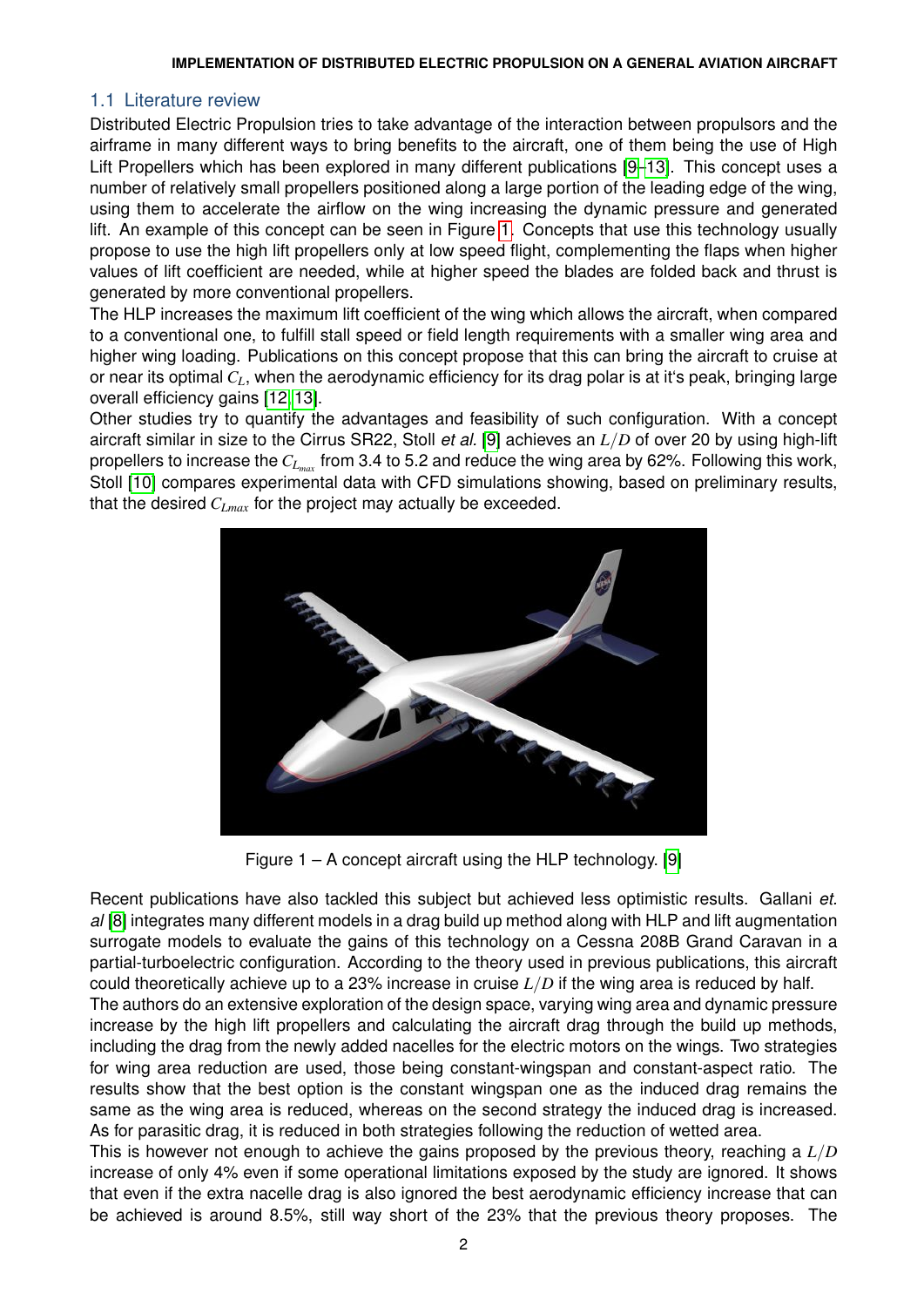conclusion is that this difference is due to an assumption used on the previously cited papers that keep a constant drag polar when evaluating the efficiency changes of the wing reduction, which is not true because as the wing area changes the drag polar must change as well. To keep the polar constant means that drag of the whole aircraft is being reduced along with the wing area, while in fact the only thing that changes is the parasitic drag on the wings.

### **2. Models**

To analyze the effects of high-lift propellers on the weight and operation of an aircraft a few core models were integrated on the Stanford University Aerospace Vehicle Environment (SUAVE) [\[14\]](#page-13-11). This is a tool that will work as a mission solver to generate the results for the analyses and was made specifically for conceptual level design to study unconventional and futuristic aircraft. The most relevant models for this paper will be briefly explained in this section, however more information can be found if desired on other publications [\[8,](#page-13-6) [15\]](#page-13-12).

### 2.1 Reference aircraft and engine

The Cessna 208B Grand Caravan baseline model was made by estimating the original aircraft drag polar and then calibrating an aircraft model on SUAVE to match its performance. The estimation process used cruise flight data from the Grand Caravan Information Manual [\[16\]](#page-13-13) to get a polar of  $C_D = 0.03689 + 0.04606 C_L^2$ . The drag from this polar is then incremented, when needed, by flap drag and other effects.

The thermal engine was modeled on a similar manner, gathering power, torque and fuel flow data from the Manual to build a model that represents its fuel consumption throughout the mission. Figure [2a](#page-2-0) shows the power ratio from the engine for various values of air density ratio, the first one being the ratio between the available power at full throttle and the engine rated power, and the second the ratio between the local air density and the air density at sea level on a standard atmosphere. The engine behavior is almost exactly the same for 1750 and 1900 RPM, but differs for 1600 RPM. This last set of data was ignored for the model and the engine in this study will only operate above 1750 RPM.

<span id="page-2-0"></span>

Figure 2 – Grand Caravan engine data.

$$
P_{ratio} = 1.15205 \,\sigma + 0.03715\tag{1}
$$

$$
SFC = SFC_{nom} (0.6868 \Pi^2 - 1.4843 \Pi + 1.7975)
$$
 (2)

<span id="page-2-2"></span><span id="page-2-1"></span>Other effect that is important to be captured by the model is the fuel consumption at different throttle lever positions, the throttle lever representing the ratio between shaft power and available power. Figure [2b](#page-2-0) shows the data gathered for different conditions, including different altitudes, but all the points were used together for an unified model for all altitudes. Equations [1](#page-2-1) and [2](#page-2-2) show the final model used on this study with *Pratio* and σ being the available power and air density ratios, *SFC*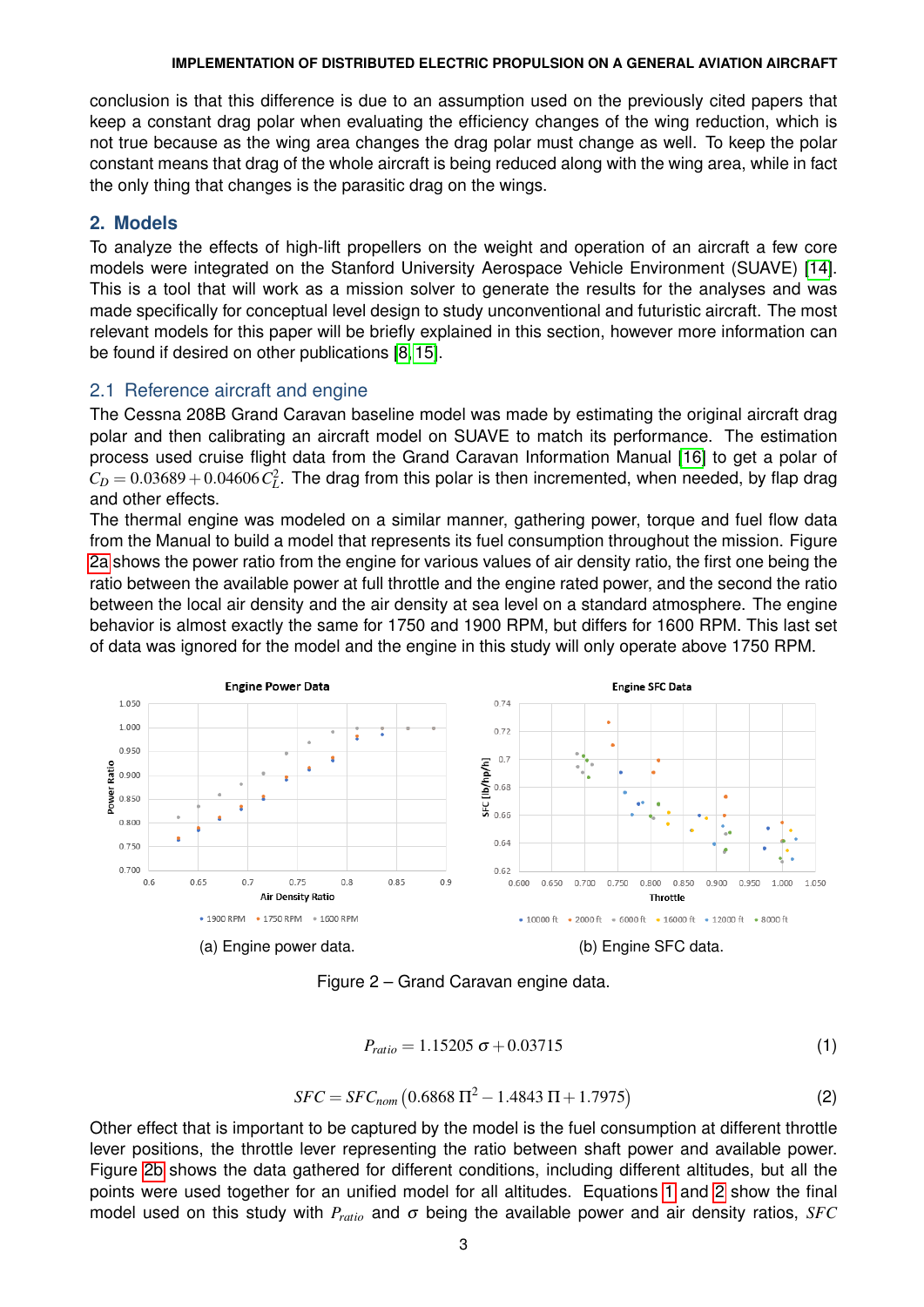the resulting specific fuel consumption, Π the throttle lever, and *SFCnom* the nominal SFC which was calibrated to 0.653 to better match Manual data on climb and cruise fuel consumption. On Equation [1](#page-2-1) the result is capped at one so that the model does not yield more power than the engine is rated for.

# 2.2 Hybrid-electric aircraft model

The modified hybrid-electric aircraft uses as a starting point the previously modeled Grand Caravan so the model is in large part unaltered, except for the propulsive system and wing changes.

The chosen propulsive architecture is a partial-turboelectric, as seen on Figure [3.](#page-3-0) On this system the turboprop engine remains exactly where it is on the conventional aircraft, powering the cruise propeller mechanically through a gearbox. Connected on the same shaft that powers the propeller is a generator, so that the total shaft power delivered by the engine can be properly split between both components. The power supplied by the generator is distributed to the electric motors that drive the high-lift propellers through cables and motor controllers. The motors are installed on nacelles that are exposed to the airflow, so their drag is estimated and included in the performance of the aircraft. This architecture was chosen was to minimize the impact in propulsive efficiency during cruise, since it is usually the longest flight phase and consumes a lot of energy. By maintaining the original enginepropeller mechanical coupling during cruise no electrical losses take place, maximizing efficiency during this flight phase. On the electrical side, the choice for a generator instead of a battery system was mainly due to the high weight of batteries due to low specific power and energy.

Given the heat dissipated by these components a liquid cooling system to cool down the motors and controllers was considered on both weight and drag estimations as well.

<span id="page-3-0"></span>

Figure 3 – Chosen propulsive architecture.

The drag estimation methods include the wing parasitic and induced drag as well as the parasitic drag from the nacelles of the electric motors on the wing so that the changes in wing and motor size properly affect the aircraft performance.

### 2.3 Propellers

There are two different types of propellers on this study with very different characteristics. The nose propeller, present both on the conventional and on the hybrid-electric aircraft, is a conventional, variable pitch propeller that is responsible for generating thrust throughout all the flight phases. For this one the model used was the default SUAVE model that evaluates thrust and power based on blade element theory for a geometry that is created based on a set design point [\[14\]](#page-13-11) .

The ones on the wing are very different as they are fixed pitch propellers designed to operate only at low speeds while generating a strong slipstream to increase dynamic pressure on the wing. The main thing to be modeled for the HLP is the relationship between propeller size, thrust, slipstream velocity and power to size the motors. The chosen method to model these propellers was the momentum theory, represented by Equations [3](#page-4-0) and [4.](#page-4-1) They allow for the calculation of the generated thrust *T* or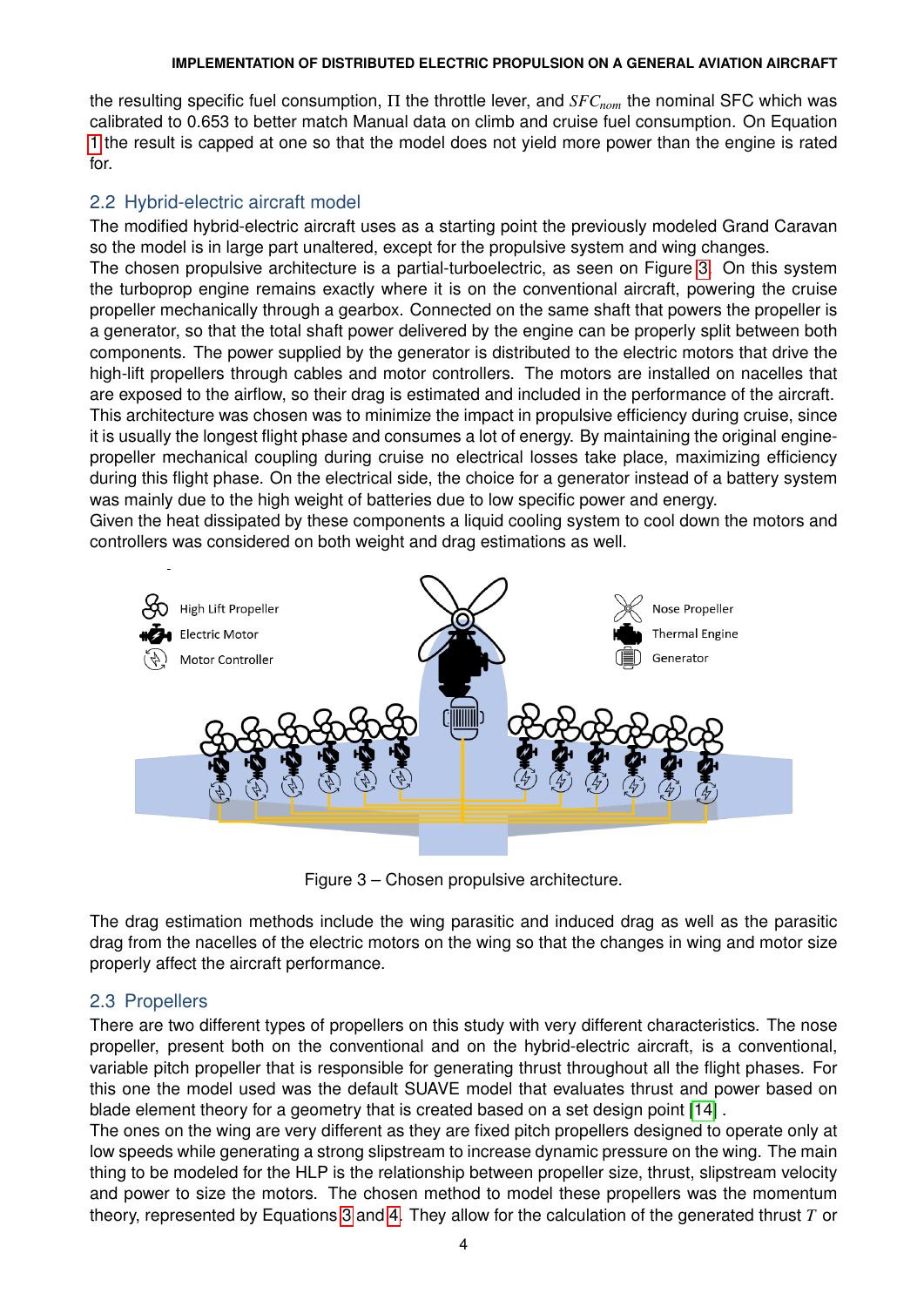<span id="page-4-0"></span>slipstream velocity *v<sup>i</sup>* based on propeller disk area *A*, freestream velocity *V*<sup>∞</sup> and air density ρ without worrying with details of the propeller geometry.

$$
T = \rho A \left( V_{\infty} + v_i \right) \left( 2v_i \right) \tag{3}
$$

$$
v_i = \frac{-V_{\infty} + \sqrt{V_{\infty}^2 + \frac{2T}{\rho A}}}{2} \tag{4}
$$

<span id="page-4-2"></span><span id="page-4-1"></span>To estimate propeller efficiency data from a high-lift propeller data from design exploration made by Patterson [\[13\]](#page-13-8) was used and, on the design point with an advance ratio of 0.65, was around 64%. On off-design operation, the propeller performance was evaluated with thrust and power coefficient curves as function of advance ratio, seen on Figure [4,](#page-4-2) that were generated based on the available data. The polynomials for the thrust coefficient *C<sup>t</sup>* and power coefficient *C<sup>p</sup>* as function of advance ratio *J* are seen on Equations [5](#page-4-3) and [6](#page-4-4) respectively. The high values of efficiency seen are due to the fact that the airframe and nacelle effects on the propeller, which reduces efficiency, are not taken into account on the model.



Figure 4 – High-Lift Propellers performance data.

$$
C_t = -0.193 J^2 + 0.0374 J + 0.3268
$$
\n<sup>(5)</sup>

$$
C_p = -0.3214 J^2 + 0.322 J + 0.2021
$$
 (6)

### <span id="page-4-4"></span><span id="page-4-3"></span>2.4 Wing weight

The wing is the only part of the original aircraft that will be subject to changes so the model presented by Stoll and Mikic [\[11\]](#page-13-14) to estimate wing weight for this kind of aircraft was used. It takes into account many geometric characteristics of the wing such as area, wetted area, thickness, aspect ratio and sweep, as well as material characteristics like density and allowable stress. It is worth noting as well that this model does not take into account the installation and distribution of multiple motors, which may result in the weight estimates being actually a little optimistic.

### 2.5 Electric machines

The generator and motor are both electrical machines and so, despite their constructive differences, share the same performance and weight models in this study.

The performance model evaluates the efficiency of the machines depending on the shaft torque and angular speed, approximating the behavior of real machines. They are completely scalable to any power rating and are calibrated differently for motors and generator to replicate the differences in the machines.

The weight model goes a little bit further than the traditional specific power estimates that are broadly used in different studies, taking into account not only the motor power but also it's nominal angular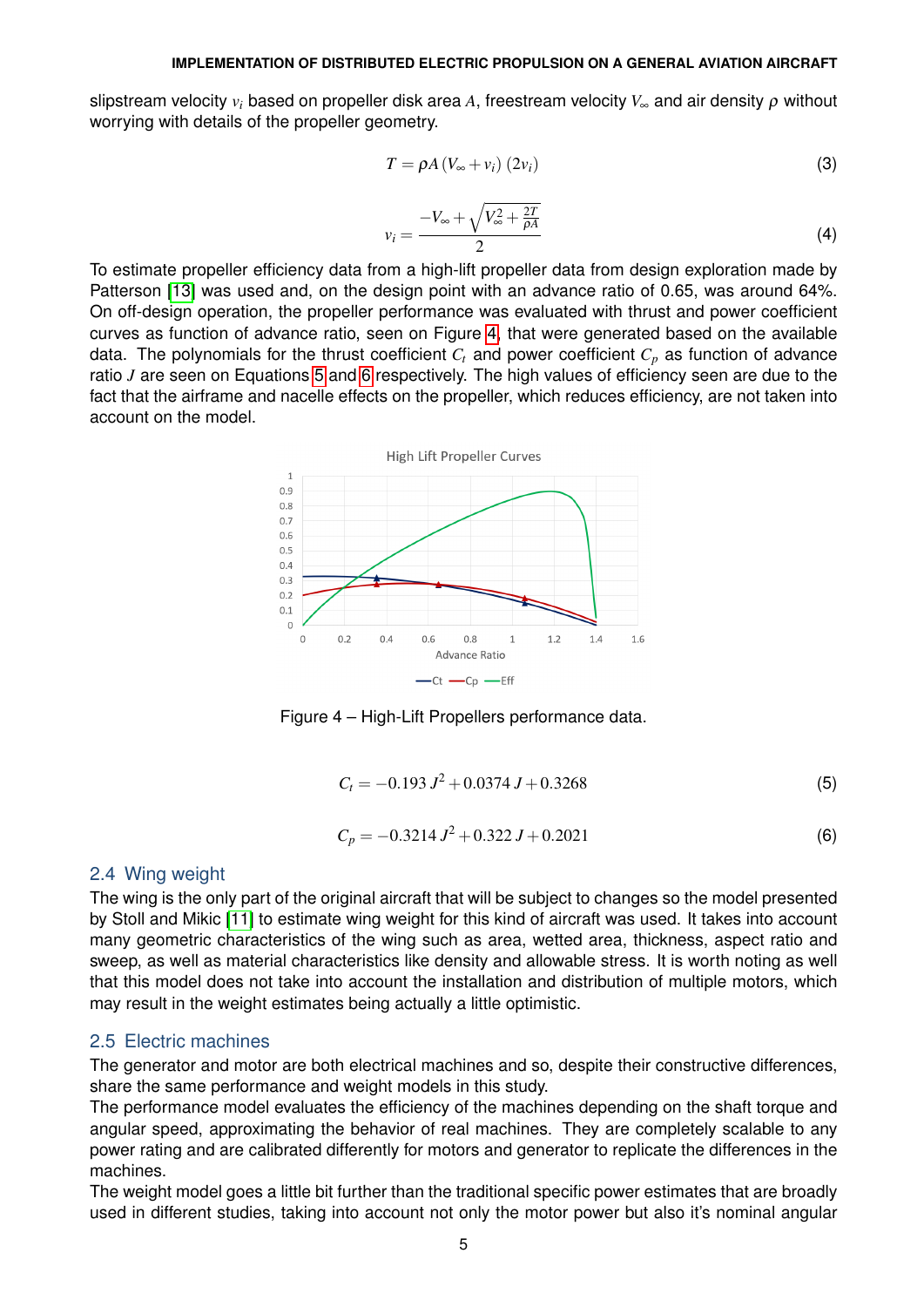speed on the weight estimate . This adds another level of sensitivity to the analyses since the effects of using different sized propellers that operate at different speeds will be captured on the weight of the machines through this model.

The motor general dimensions, specially its cross section, are very important for this work because larger motors will generate more nacelle drag counteracting the benefits of the DEP. Like the weight model, the volume model captures variations of length and diameter with nominal power and rated speed.

# **3. Design space exploration**

This section presents the results from the design space exploration, where two variables are swept over a range of values and the effects on the aircraft design are observed.

One of the main components to be changed and observed is the wing. Simplifications were made to reduce the number of variables to be watched and to remove effects that are not related with the wing blowing effect as described on [\[15\]](#page-13-12), resulting in the first variable of the design space exploration which is wing area ratio. The *S<sub>ratio</sub>* represents the ratio between the wing area of the subject under evaluation and the original Grand Caravan wing area.

Given the results obtained and presented on [\[8\]](#page-13-6) this paper focuses on the constant-wingspan strategy, meaning that the reduction of wing area will be through reduction of chord, keeping the wingspan constant and increasing aspect ratio. Since drag calculation evaluates each component's drag individually, the changes in wing will affect the drag and performance of the aircraft.

The second quantity to be varied and observed is the dynamic pressure ratio imposed by the highlift propellers by its accelerated slipstream. The *qratio* represents the ratio between the dynamic pressure on the wing, behind the slipstream of the propellers, and on the undisturbed flow, which is what increases lift generation and the wing *CLmax* , allowing the wing area reduction.

One important result that will be used in this paper is that despite exploring many values of *qratio* for each value of *Sratio* there is a minimum feasible value that, given the lift augmentation results from the implemented models, can increase the the  $C_{L_{max}}$  enough so that the stall speed of the original aircraft remains unchanged at 61 *kt* [\[8\]](#page-13-6).

### 3.1 Sizing process

The wing chord and area are direct outputs of the chosen *Sratio* for each evaluated subject, so this step is very straightforward. The motor sizing, however, requires more explanation.

It starts with the propeller diameter, which is defined by the number of propellers on the wing and the span where they are installed. To simplify the evaluations it was defined that the propellers would always be installed on the same span as the flaps, which goes from the wing root to almost the tip but not does not cover it entirely. This is in line with the lift augmentation model from Patterson [\[13\]](#page-13-8), who states that its accuracy is compromised near the wingtip due to the three-dimensional nature of the flow. For the initial design space exploration a total of ten propellers were used but further on this section a study on the effects of the propeller number will be presented.

The desired *qratio* directly yields, based on the dynamic pressure of the undisturbed flow at the design point (stall speed of 61 *kt*) the required speed of the propeller slipstream. Given the propeller diameter (and thus disk area), Equation [3](#page-4-0) is used to evaluate the required thrust and, based on the efficiency model from Figure [4](#page-4-2) and an advance ratio for a design tipspeed of 137 *m*/*s*, its required power. Since this thrust and power might not match the thrust and power coefficient data used for the model, a scaling factor is calculated to evaluate the thrust and power at different operating points with the polynomials from Equations [5](#page-4-3) and [6.](#page-4-4)

This required power for the propeller is the same for the motor, and given the propeller RPM calculated by its tipspeed and diameter, the design motor RPM is also defined. Considering the motor and controller efficiencies and the number of propellers, the power requirements for the whole electrical system are set.

# 3.2 Thrust and power

The byproduct of lift augmentation through increasing dynamic pressure is the generation of thrust. Figure [5a](#page-6-0) reproduces previous results where the red line shows the required thrust from the HLP to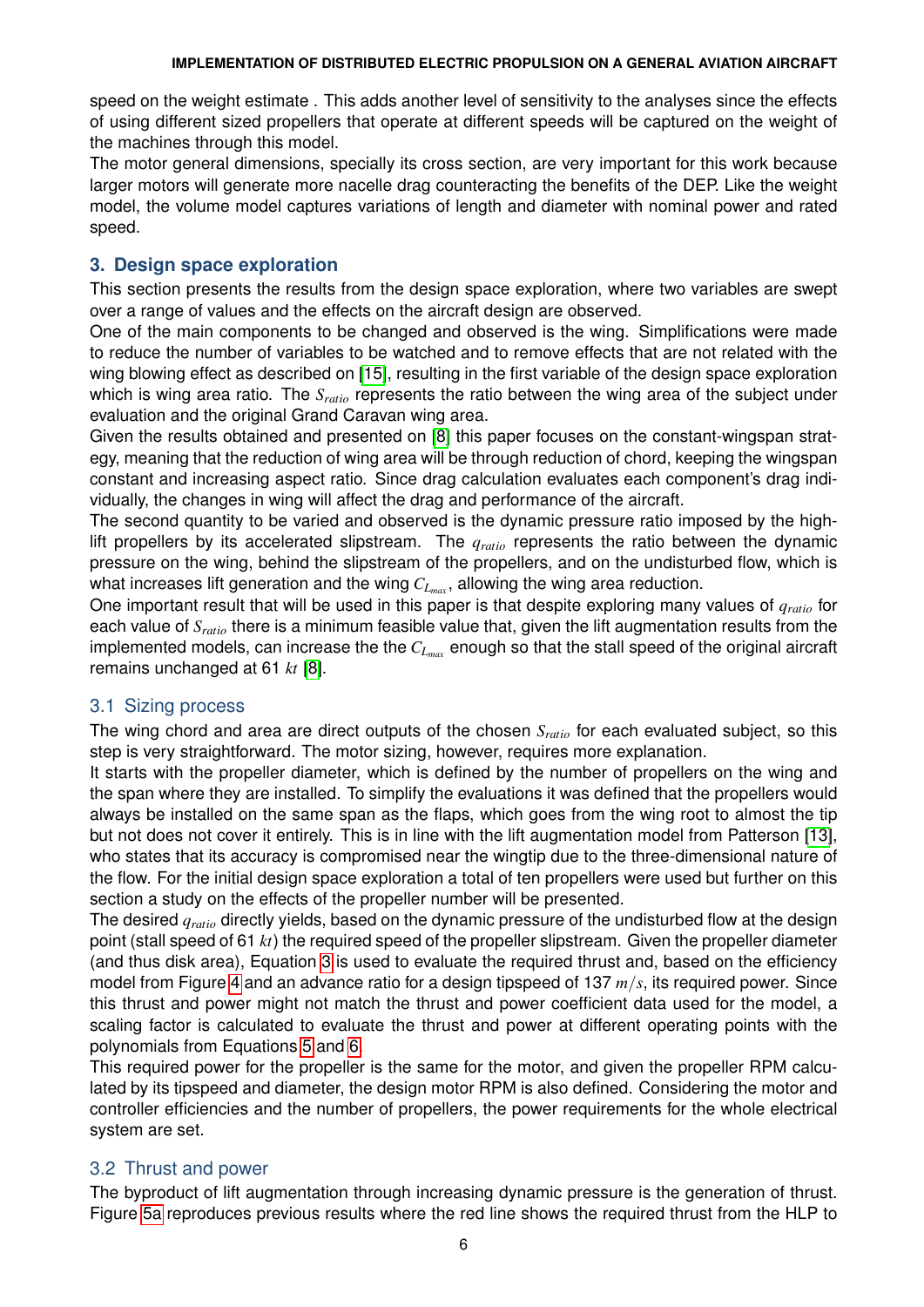generate the minimum required *qratio* to keep the aircraft from stalling at different values of *Sratio* [\[8\]](#page-13-6). The blue line shows the total thrust required by the aircraft to keep flying at the stall speed of 61 *kt*. For *Sratio* values above 0.8 the designs are clearly feasible, since the HLP supply part of the required thrust and the rest can be supplied by the cruise propeller.

For lower values, however, there is a complication because the high-lift propellers generate more thrust than the required to maintain flight. This at first may not seem like a problem but it means that the aircraft would never be able to decelerate to lower speeds if needed, such as for touchdown. It also means that to fly at this speed the HLP would have to generate less thrust, reducing the lift and stalling the aircraft, meaning that the effective stall speed for such designs are actually higher than the desired 61 *kt*.

<span id="page-6-0"></span>

Figure 5 – Thrust and Power across the design space.

The required power rating of the generator, which must supply electricity to all of the motors plus the system losses, can be seen on Figure [5b.](#page-6-0) The colored lines show the power rating for different values of *qratio* while the black dotted lines represents the power rating for the minimum *qratio*, as explained earlier.

As expected, smaller wings require higher increases of dynamic pressure, which in turn require more power and bigger generators. A point of attention is that the Grand Caravan engine power rating is approximately 500 kW, so power requirements of more than that would require an increase of engine size or the addition of batteries as an auxiliary power source. However, this only becomes an issue when the wing area ratio is around 0.68 or less, meaning that for this aircraft the previous thrust restrictions are more severe.

These results limit the design space by quite a lot, specially the elevated thrust generation. It may be possible to achieve wing area ratios a little smaller than the limits found by increasing drag through new mechanisms on the aircraft like fuselage spoilers, or by adjusting the cruise propeller to create drag and using the generator to direct some of that power to the high-lift propellers. It seems however that large area reductions to decrease drag are highly unlikely.

### 3.3 Weight

The weight effects on the aircraft can be summed up into wing and propulsive system weight variations, since the maximum take-off weight of the aircraft on this study remains the same and other components such as fuselage or stabilizers are unchanged.

The wing weight, shown in Figure [6a,](#page-7-0) increases significantly with the area reduction because the weight model is sensitive to both span and aspect ratio. With a constant wingspan the aspect ratio increases as the area reduces and so does the weight. It is important to notice that this model is not sensitive to number, size or weight of the wing motors, so this is something that is not shown in this figure.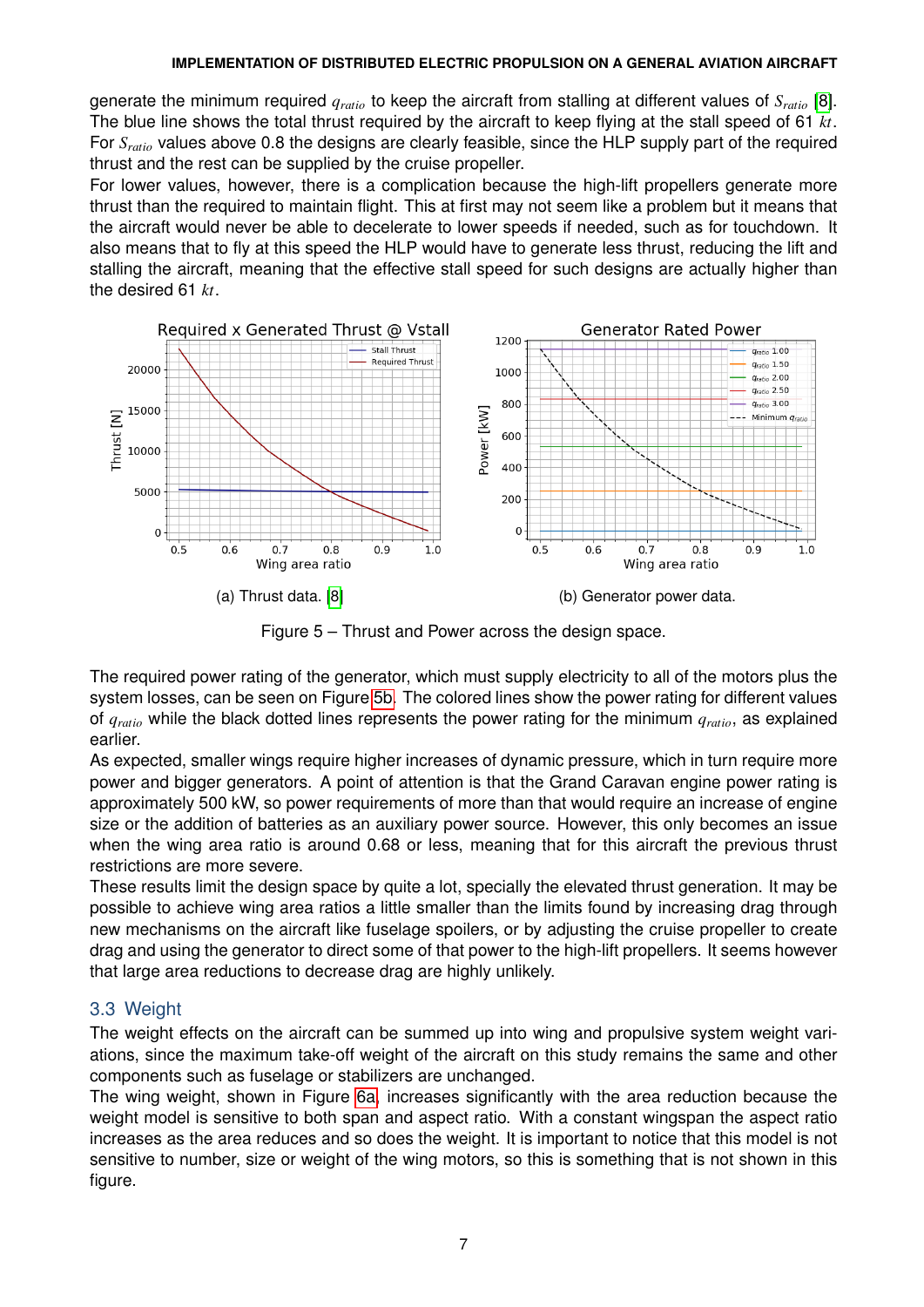<span id="page-7-0"></span>

Figure 6 – Weight variation.

As for the propulsive system weight, the trends follow closely those presented before regarding component power, as power and weight are closely related on all propulsive components. Figure [6b](#page-7-0) shows in the colored lines the weight for different *qratio* values and the black dotted lines represent the actual weight for the minimum feasible design.

Since the MTOW is unchanged any weight change must be reflected on either payload or fuel weight, to be defined depending on which would be less detrimental to the operation. Due to the increase in both wing and propulsive system weight the aircraft mission is expected to be greatly impacted by the use of this technology, possibly compromising the aerodynamic gains that comes with it.

# 3.4 Effects of the number of propulsors

The number of chosen propulsors for the lift augmentation is expected to have some effect on the results, so all the analyses were repeated with this number varying from 8 to 16 motors. This number directly effects the propellers diameter, reducing it as the number increases.

<span id="page-7-1"></span>

Figure 7 – Installed electric power and system weight.

A reduction in propeller diameter brings benefits such as higher induced velocity (and dynamic pressure ratio) for the same amount of thrust, and higher RPM values for the same tipspeed which may bring weight reduction to the motors. This is, however, somewhat counteracted by the fact that the propellers disk dimensions are very close to the wing chord, requiring more dynamic pressure for a given lift increase [\[13\]](#page-13-8).

The results are shown in Figure [7](#page-7-1) where both Generator Power and Propulsive System Weight are shown. These figures show that a higher number of motor is in fact slightly beneficial in terms of installed power and weight, but there is not much improvement past 10 or 12 motors.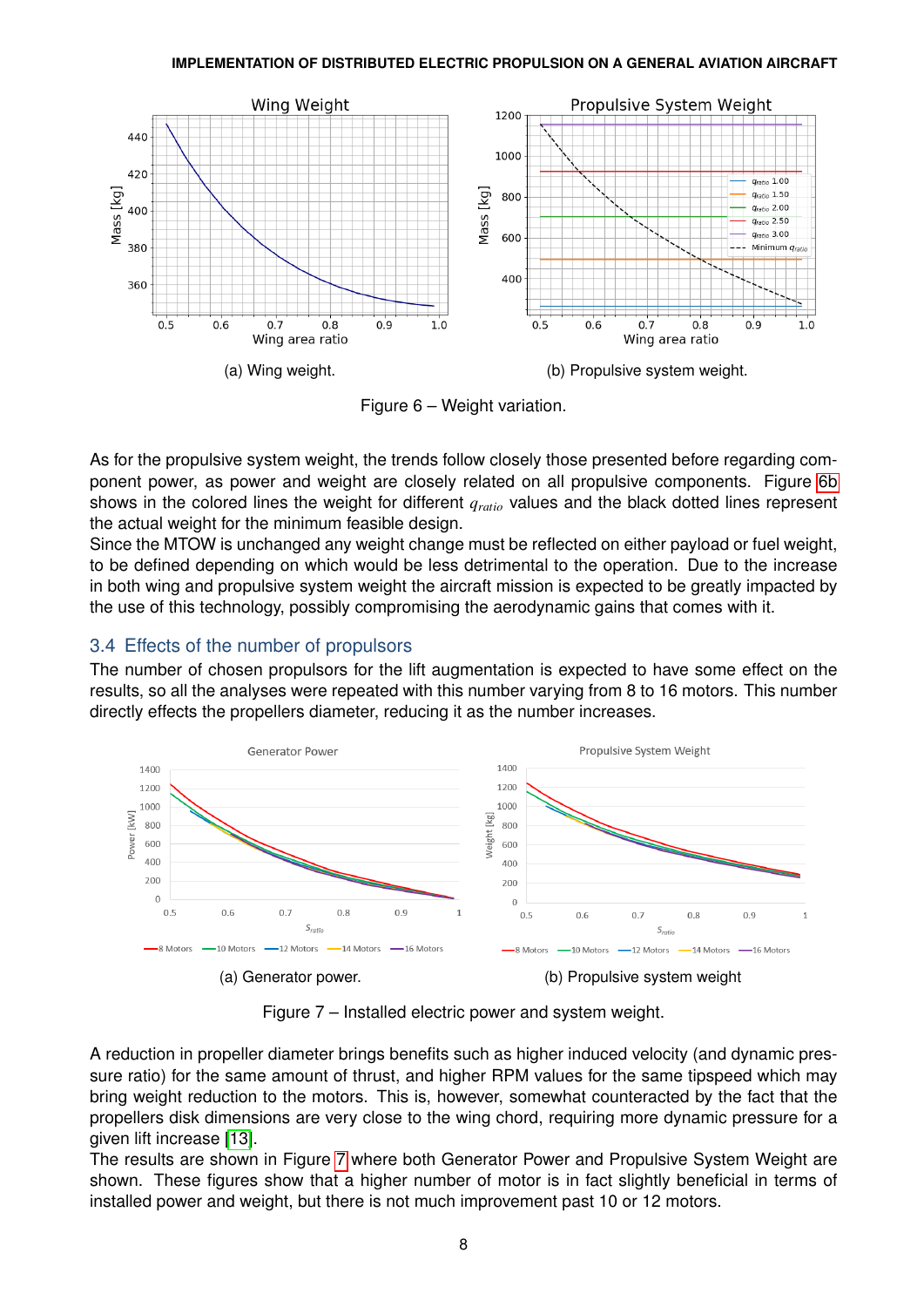# **4. Mission analyses**

After seeing how the design space is shaped and limited the next step is to select one design point, size the aircraft and compare its performance with the baseline Cessna Grand Caravan, focusing on the operation of the system and the impacts on the range/payload and fuel consumption of the aircraft. The operation of the high-lift propellers is controlled by an extra variable called electric throttle. This variable controls the RPM of the electric motors which in turn will affect the generated thrust and *CLmax* of the aircraft according to the implemented models.

As for the mission, a couple of different ones will be set up for the analyses depending on the desired aspects to be checked. A main climb-cruise-descent will be set up for the mission, but other segments will be added to better represent a typical Caravan Mission and show the segments right after takeoff and landing, where the DEP system is actually powered on. These segments will be called Climb-out and Approach and actually consist of a number of SUAVE segments to represent different stages of flight that are presented on the Grand Caravan Information Manual. A 45 minutes alternate mission will also be added for considerations regarding fuel reserves for the aircraft.

# 4.1 Design Point

The design point is a combination of wing area, design dynamic pressure increase and number of high lift propellers. Given the previous results the chosen number of propulsors for these analysis was 12, with a wing area ratio of 0.72. This number should push the design slightly into the region where the HLP thrust at the design point is larger than the required thrust to keep flying at the stall speed. It is assumed that an extra 2000 *N* of drag can be generated by the nose propeller by operating it in a windmilling condition to compensate for this. The chosen design point and resulting aircraft data can be seen on Table [1,](#page-8-0) along with the conventional aircraft data for reference. According to the results from Gallani *et. al* [\[8\]](#page-13-6) this wing reduction of 28% should yield efficiency gains on the order of 3%.

<span id="page-8-0"></span>

|                                     | <b>Conventional</b> | <b>DEP</b> |
|-------------------------------------|---------------------|------------|
| Design $q_{ratio}$                  |                     | 1.8        |
| Design $S_{ratio}$                  |                     | 0.72       |
| Wing Area [m2]                      | 25.96               | 18.69      |
| Wingspan [m]                        | 15.88               | 15.88      |
| <b>Aspect Ratio</b>                 | 9.71                | 13.48      |
| <b>Mean Aerodynamic Chord [m]</b>   | 1.64                | 1.18       |
| <b>Wing Weight [kg]</b>             | 348.3               | 372.42     |
| <b>Propusive System Weight [kg]</b> | 214.5               | 559.1      |
| <b>HLP Radius [cm]</b>              |                     | 40.33      |
| <b>Nacelle Radius [cm]</b>          |                     | 10.26      |
| <b>Electric Motor Power [kW]</b>    |                     | 26.0       |
| <b>Generator Power [kW]</b>         |                     | 345.5      |

Table 1 – Summary of the reference and modified aircraft

The added weight for the new wing and new propulsive system raises the empty weight of the aircraft by almost 370 *kg*, which represents a significant drop in either fuel weight, payload or both. A breakdown of the propulsive system details can be seen on Table [2](#page-9-0) for better understanding of which components contribute the most for this weight increase. Note that in this table the "rated power" for the cooling system represents the heat load that must be cooled. It can be seen that a good opportunity of weight savings would be to take credit of the flow over the nacelles to cool down the motors and power electronics, thus avoiding a heavy cooling system.

These numbers show specific powers of 4 and 5.2 *kW*/*kg* for the generator and electric motors, which seems on par with the current state of the technologies for these machines. The motor controllers specific power, however, is at only 3.6 *kW*/*kg* which is way too low. This indicates that the used model for these components might be badly calibrated for this power rating and a revision is needed. The same goes for the cabling weight, which seems very optimistic at less than 4 kg, although this may be a result from the relatively low power of each individual controller and the high voltage (600V) used.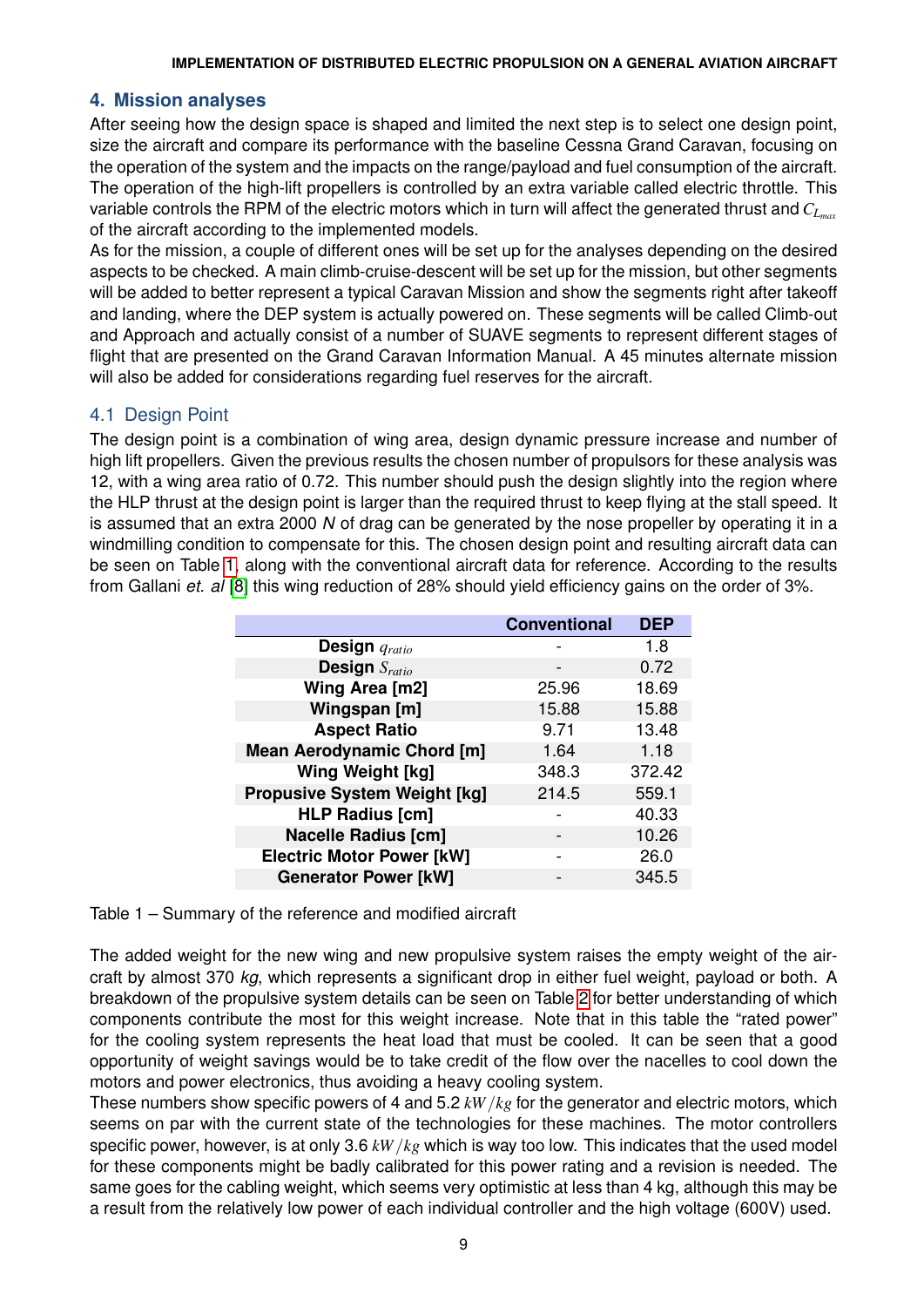<span id="page-9-0"></span>

| <b>Component</b>                   | <b>Rated Power [kW]</b>  | <b>Weight [kg]</b> | Diameter [m]             |
|------------------------------------|--------------------------|--------------------|--------------------------|
| <b>Engine</b>                      | 503.0                    | 160.0              |                          |
| <b>Cruise Propeller</b>            |                          | 54.5               | 2.69                     |
| Generator                          | 345.5                    | 85.8               | $\overline{\phantom{a}}$ |
| Cabling                            | $\overline{\phantom{a}}$ | 3.9                | $\overline{\phantom{0}}$ |
| <b>Controllers (each)</b>          | 27.4                     | 7.4                | $\overline{\phantom{a}}$ |
| <b>Electric Motors (each)</b>      | 26.0                     | 5.0                | 0.19                     |
| <b>High Lift Propellers (each)</b> |                          | 5.0                | 0.81                     |
| Cooling                            | 32.0                     | 45.7               |                          |

Table 2 – Propulsive System breakdown.

### 4.2 Critical Points

<span id="page-9-1"></span>The wing area reduction applied results in the need of the high lift propellers to operate at low speeds to increase the maximum *C<sup>L</sup>* of the aircraft and keep it from stalling. It is thus very important to verify if the lift increase requirements are being met on the critical parts of the mission, namely the Climb-out and Approach segments where the speeds are lower and the smaller wing would stall.



Figure 8 – Critical points mission profile.

<span id="page-9-2"></span>For that goal a mission containing three Climb-out, a Descent and the three Approach portions of the mission was simulated, with the aircraft flying at its MTOW, as shown in Figure [8.](#page-9-1) The electric throttle is at 100% during the first Climb-out segment, 80% at the second segment, and 70% on the last approach segment. On the rest of the mission the electric motors are turned off.



Figure  $9 - C_L$  at critical conditions.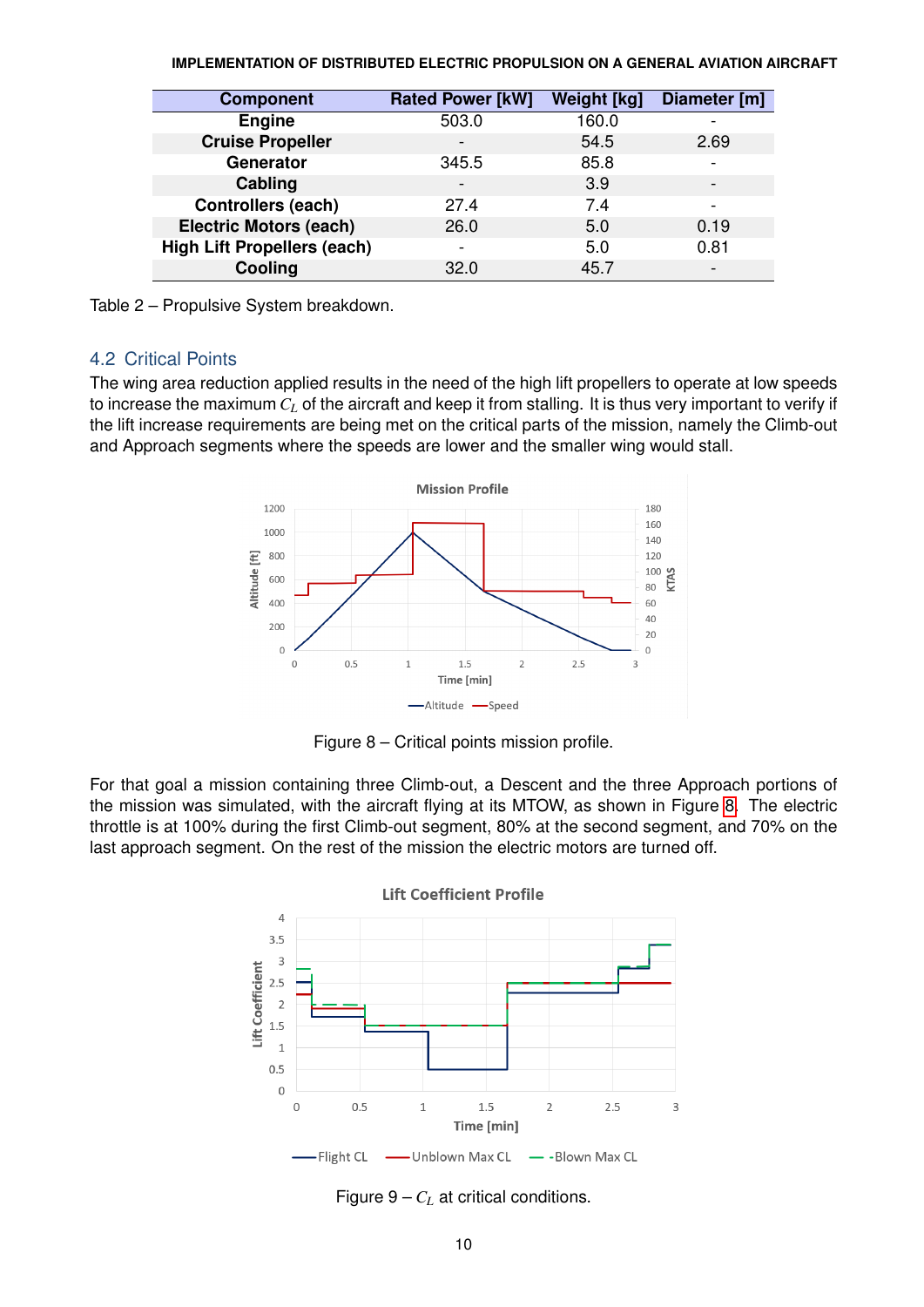Figure [9](#page-9-2) shows the unblown maximum lift coefficient, blown maximum lift coefficient and the flight lift coefficient. It can be seen that for the first Climb-out and the last two Approach segments the lift augmentation is really needed as the aircraft is flying at such low speeds that the flight *C<sup>L</sup>* is higher than the unblown maximum *C<sup>L</sup>* achieved only with flaps while on the other segments the conventional high-lift system is enough to keep the aircraft from stalling.

Another interesting point to look at is how the propulsive system is operating under these conditions. Figure [10](#page-10-0) shows the thrust generated by the cruise propeller and the high lift propellers in comparison with the total thrust generated on the same mission by the conventional aircraft. For the first Climbout segment the high lift propellers are at full throttle, generating almost 6000 N of thrust while the nose propeller is operating with much less thrust. On the second segment this situation changes as the RPM of the HLP is dialed back, causing it to generate less thrust and less lift increase.

<span id="page-10-0"></span>

Figure 10 – Thrust at critical conditions.

On the next segments the HLP are turned off as there is no need for lift augmentation and are turned back on the last two Approach segments. Here comes the foreshadowed condition where the nose propeller needs to generate drag so that the aircraft can achieve the desired sink rate. For the lift augmentation the HLP are generating so much thrust that the nose propeller has to create almost 2000 N of extra drag on the last segment, which is when the aircraft is flying at its stall speed. Unfortunately this condition is very close to the windmilling condition for this given propeller, meaning that it generates virtually no torque on the shaft and thus cannot help drive the generator to save fuel.

# 4.3 Fuel Consumption

The main mission to be analyzed was chosen to be one with a 900 *kg* payload, equivalent to 9 passengers, meaning that the fuel mass carried by the conventional Caravan was of 843 *kg*. The mission was set up by a Climb-out segment followed by a Climb, Cruise, Descent and Approach segments. The cruise time to fulfill this mission was found to be 4.18 hours, resulting on a range of 761 *nmi*. The fuel required to fly this mission plus a 101 *nmi* alternate was simulated at 841.9 *kg*, consuming all the carried fuel.

Figure [11](#page-11-0) shows the mission profile without the reserves. Both the original and the modified aircraft were flown in this mission and the result was that the smaller wing aircraft burned 727.5 *kg* of fuel against 747.6 by the conventional, a 2.7% reduction. This fuel savings come from the reduced parasitic drag throughout the mission from a smaller wing, at the cost of reduced payload at only 530 kg, or approximately 4 passengers less because of the extra wing and propulsive system weight.

Another interesting comparison would be how those aircraft fare when carrying the same payload on the same mission. To carry the same as the conventional Caravan, the DEP aircraft has to carry less fuel and therefore, fly a shorter range, calculated at 383 *nmi* (plus 101 *nmi* for the reserve mission which is not simulated). The profile is the same shown on the previous picture, albeit with a shorter cruise segment.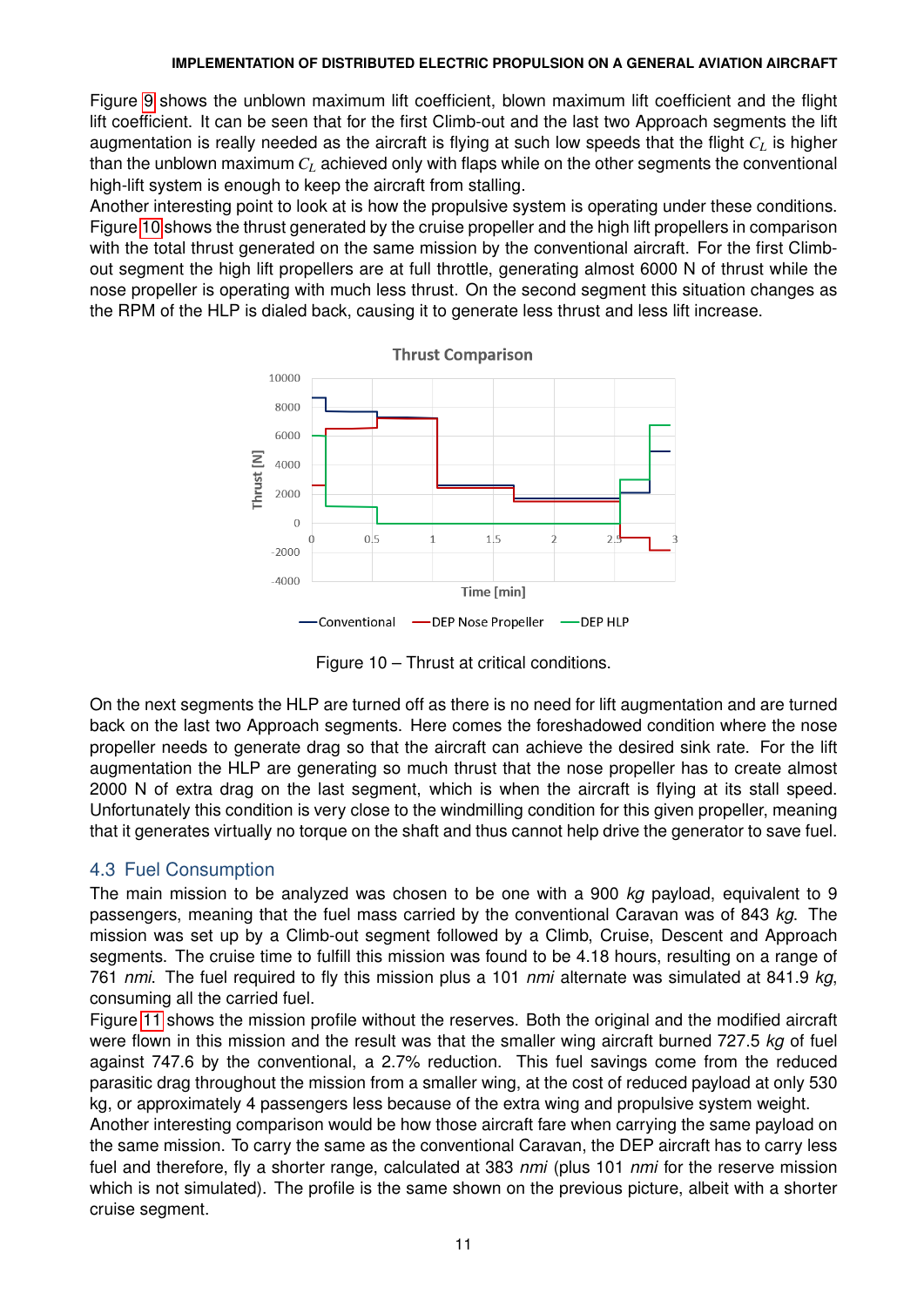<span id="page-11-0"></span>

Figure 11 – Long operational mission profile.

Both aircraft were flown on this shorter range, in this case the conventional one taking off at 3600 *kg* (against 3978 *kg* on the DEP one), carrying less fuel (both carrying 474 kg), and the result is that in this case both aircraft consumed virtually the same amount of fuel at 375.9 *kg* for the conventional and 375.8 *kg* for the smaller wing aircraft.

Figure [12](#page-11-1) gives some insight on this result, showing the engine shaft power and fuel flow difference between both aircraft. While the conventional, lighter one, requires less power and fuel during the climb segments, the fuel flow for both of them is almost the same during cruise where the majority of time is spent. After cruise, on the descent, the DEP aircraft is actually more efficient and consumes less fuel than its counterpart.

<span id="page-11-1"></span>

Figure 12 – Short operational mission power and consumption.

To better understand this behavior, Figure [13](#page-12-0) shows the drag difference between the DEP and conventional aircraft on all flight phases. The extra weight results in more induced drag on the DEP, while the parasitic drag is always smaller due to the reduced wing. However, even though the induced drag difference seems more relevant, it is greatly influenced by speed (which changes the *CL*) so, at lower speeds, the total drag is actually higher for the DEP aircraft but as the speed increases and lift coefficient decreases, the total drag difference drops and at cruise the drag increase due to extra weight is completely nullified by the reduced parasitic drag on the smaller wing.

Table [3](#page-12-1) summarizes the analyses, and it shows that even though the distributed electric propulsion and smaller wing does bring aerodynamic gains and benefits for the aircraft, the weight penalty is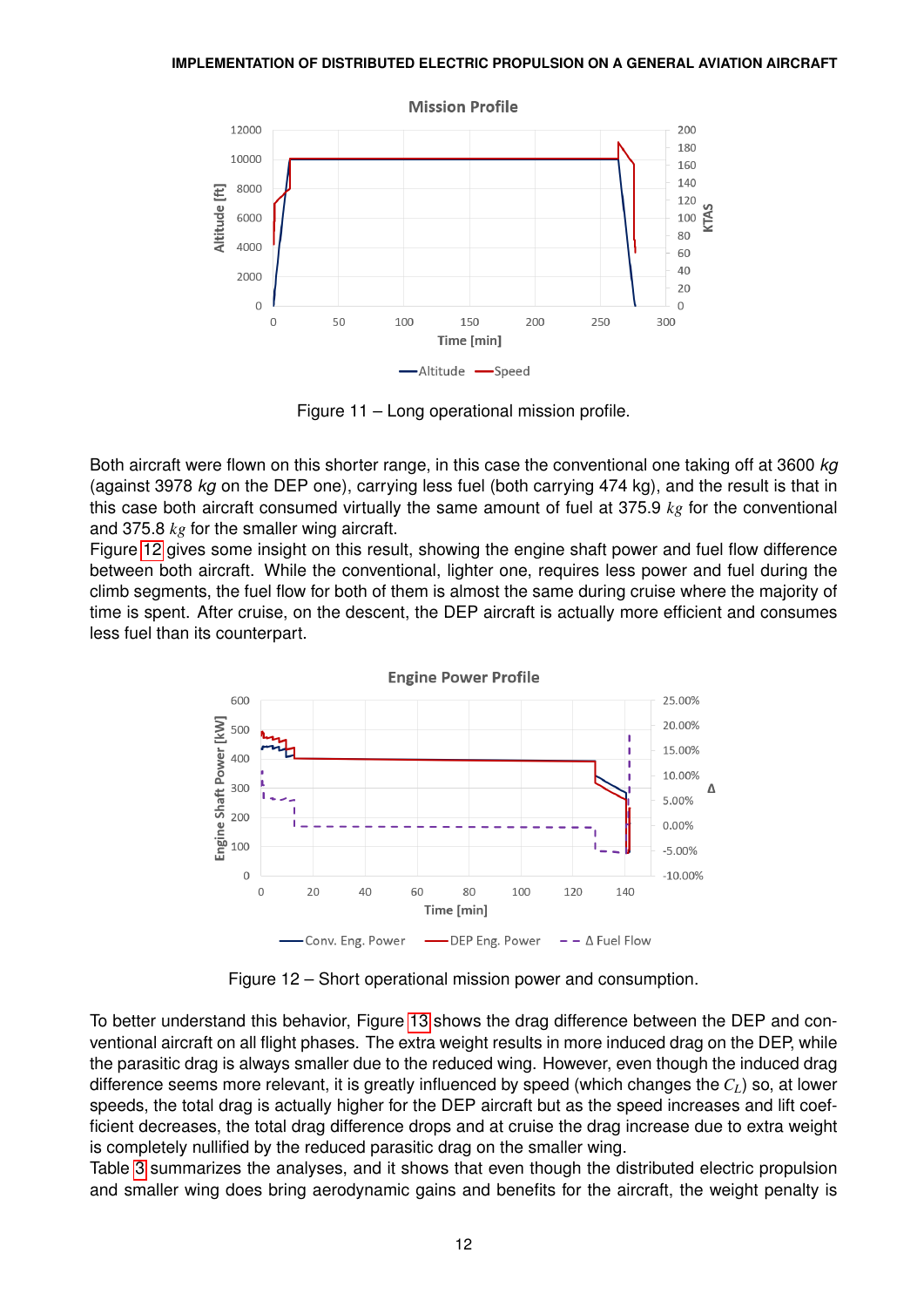<span id="page-12-0"></span>

**Mission Drag Comparison** 

Figure 13 – Short operational mission drag.

<span id="page-12-1"></span>too high, limiting payload or range and effectively negating the achieved gains. In the end, flying a conventional aircraft at a lighter weight can achieve the same fuel savings with much less effort.

|                                 |                     | <b>Analysis 1</b> | <b>Analysis 2</b> | <b>Analysis 3</b> |
|---------------------------------|---------------------|-------------------|-------------------|-------------------|
| <b>Main Mission Range [nmi]</b> |                     | 761               | 761               | 383               |
| <b>Alternate Flown [nmi]</b>    |                     | 101               | 0                 | 0                 |
| <b>Takeoff Weight</b>           | <b>Conventional</b> | 3969              | 3969              | 3600              |
| [kq]                            | <b>DEP</b>          | 3969              | 3969              | 3969              |
| <b>Payload</b>                  | <b>Conventional</b> | 900               | 900               | 530               |
| [kg]                            | <b>DEP</b>          | 530               | 530               | 530               |
| <b>Carried Fuel</b>             | <b>Conventional</b> | 843               | 843               | 474               |
| [kg]                            | <b>DEP</b>          | 843               | 843               | 474               |
| <b>Consumed Fuel</b>            | <b>Conventional</b> | 841.9             | 747.6             | 375.9             |
| [kg]                            | DEP                 | 819.9             | 727.5             | 375.8             |



### **5. Conclusion**

This work expands on results previously published [\[8\]](#page-13-6) where a Cessna Grand Caravan model was implemented and modified to include the effects of high-lift propellers through the use of distributed electric propulsion. An exploration of the design space was made in terms of wing area and propeller dynamic pressure ratio to observe the effects on the propulsive system sizing, weight, and ultimately mission fuel consumption.

The amount of power required to generate enough lift to reduce wing area in great proportions were found to be very high, even surpassing the total engine available power depending on the wing area reduction. This resulted in significant increase in weight due to the DEP electrical components besides an weight increase on the wing due to higher the aspect ratio.

For a chosen design point of 28% of wing area reduction the DEP aircraft was simulated on different missions and compared to the conventional version. The critical points mission showed that the design accomplishes its goal of increasing the  $C_{L_{max}}$  enough so that the reduced wing doesn't stall, however it is only needed in very slow flight speed segments. On the final approach, when the aircraft is at very low speeds and descending, the nose propeller has to generate drag given the high thrust generated by the high-lift propellers.

On a regular mission the added weigh results in a reduction of 4 pax worth of payload capabilities for a fuel reduction of only 2.7%. If payload is kept the same the extra weight accounts for a range loss of roughly 380 *nm* and, when compared to the conventional aircraft, presents no fuel savings at all.